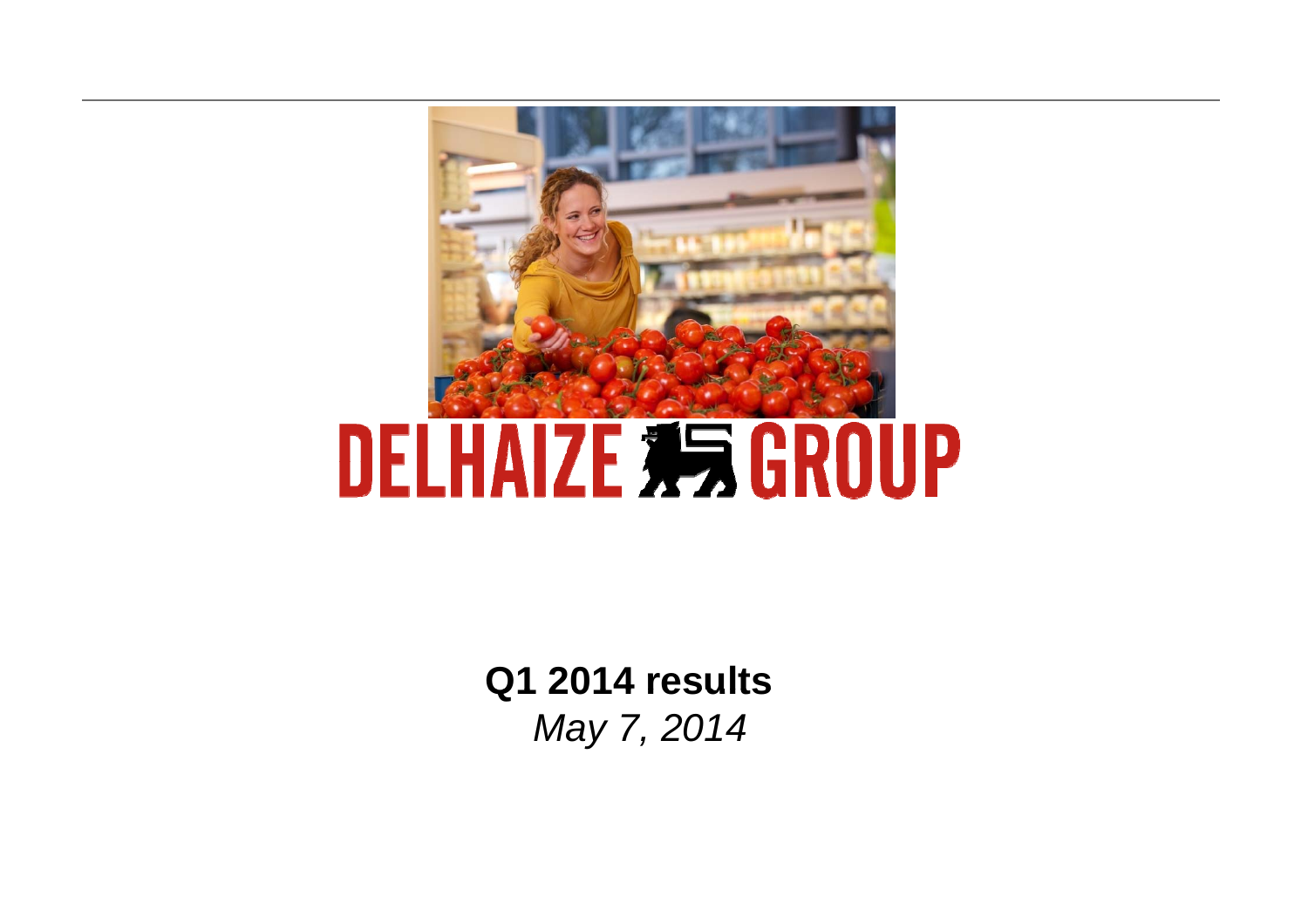This presentation includes forward-looking statements within the meaning of the U.S. federal securities laws that are subject to risks and uncertainties. Forward-looking statements describe further expectations, plans, options, results or strategies. Actual outcomes and results may differ materially from those projected depending upon <sup>a</sup> variety of factors, including but not limited to changes in the general economy or the markets of Delhaize Group, in consumer spending, in inflation or currency exchange rates or in legislation or regulation; competitive factors; adverse determination with respect to claims; inability to timely develop, remodel, integrate or convert stores; and supply or quality control problems with vendors. Additional risks and uncertainties that could cause actual results to differ materially from those stated or implied by such forward-looking statements are described in our most recent annual report or Form 20-F and other filings with the Securities and Exchange Commission. Delhaize Group disclaims any obligation to update or revise the information contained in this presentation.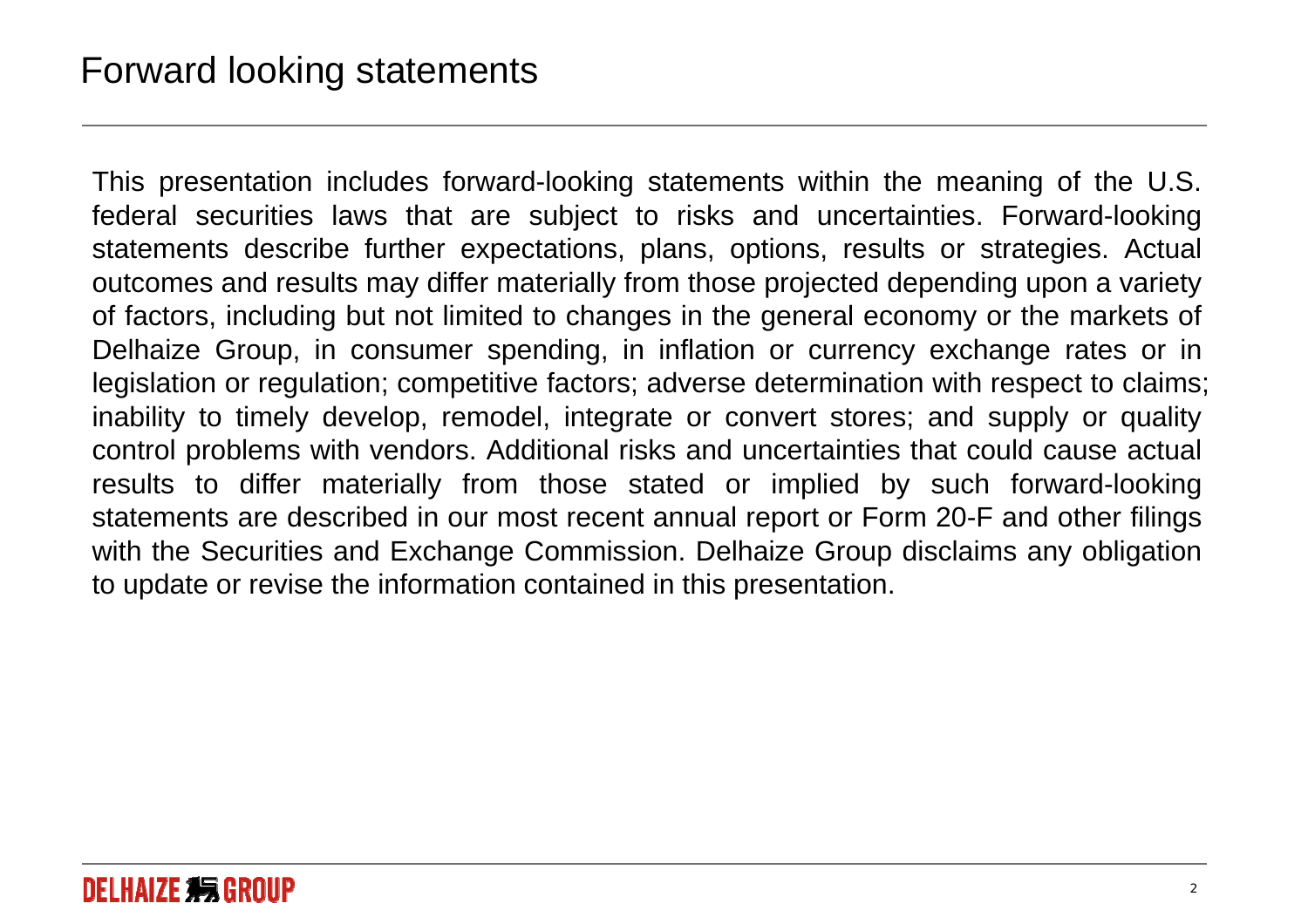### Clear priorities have been set in March

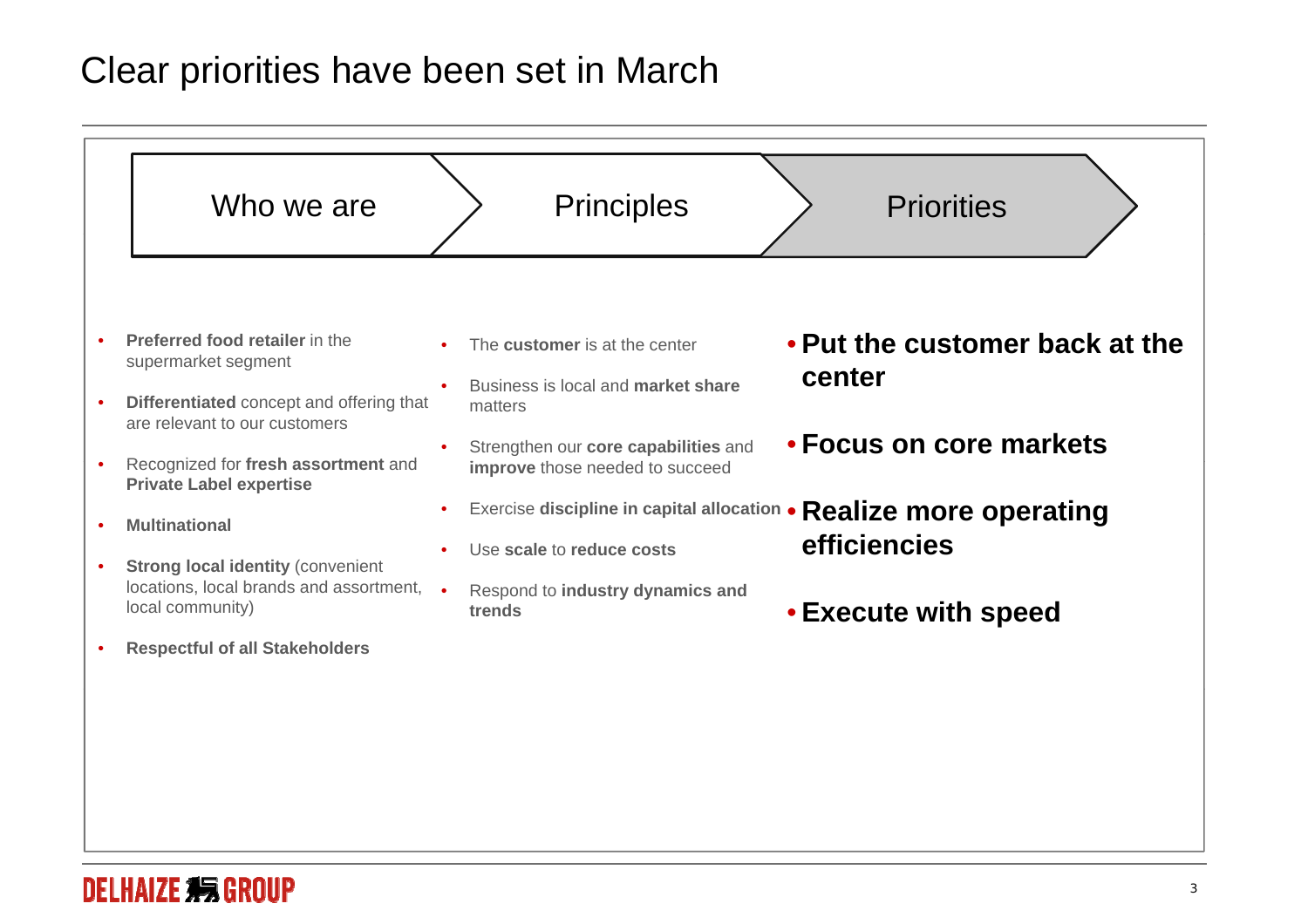# Q1 2014 highlights by region

•**Market share stable or increasing** in all our operations except Belgium

#### • **U.S.**

- • 6th consecutive quarter of positive real growth at both Food Lion and Hannaford (adjusted for Easte r timing)
- Food Lion's momentum supported by Phase repositioning and weather
- Profit evolution impacted by price investments and costs related to winter storms

#### $\bullet$ • Belgium

- Weaker than expected Q1 sales
- Profitability significantly impacted by investments in prices and promotions in combination with higher SG&A

#### • **SEE**

- Alfa Beta and Mega Image continued to perform well
- •• Serbia performing below our expectations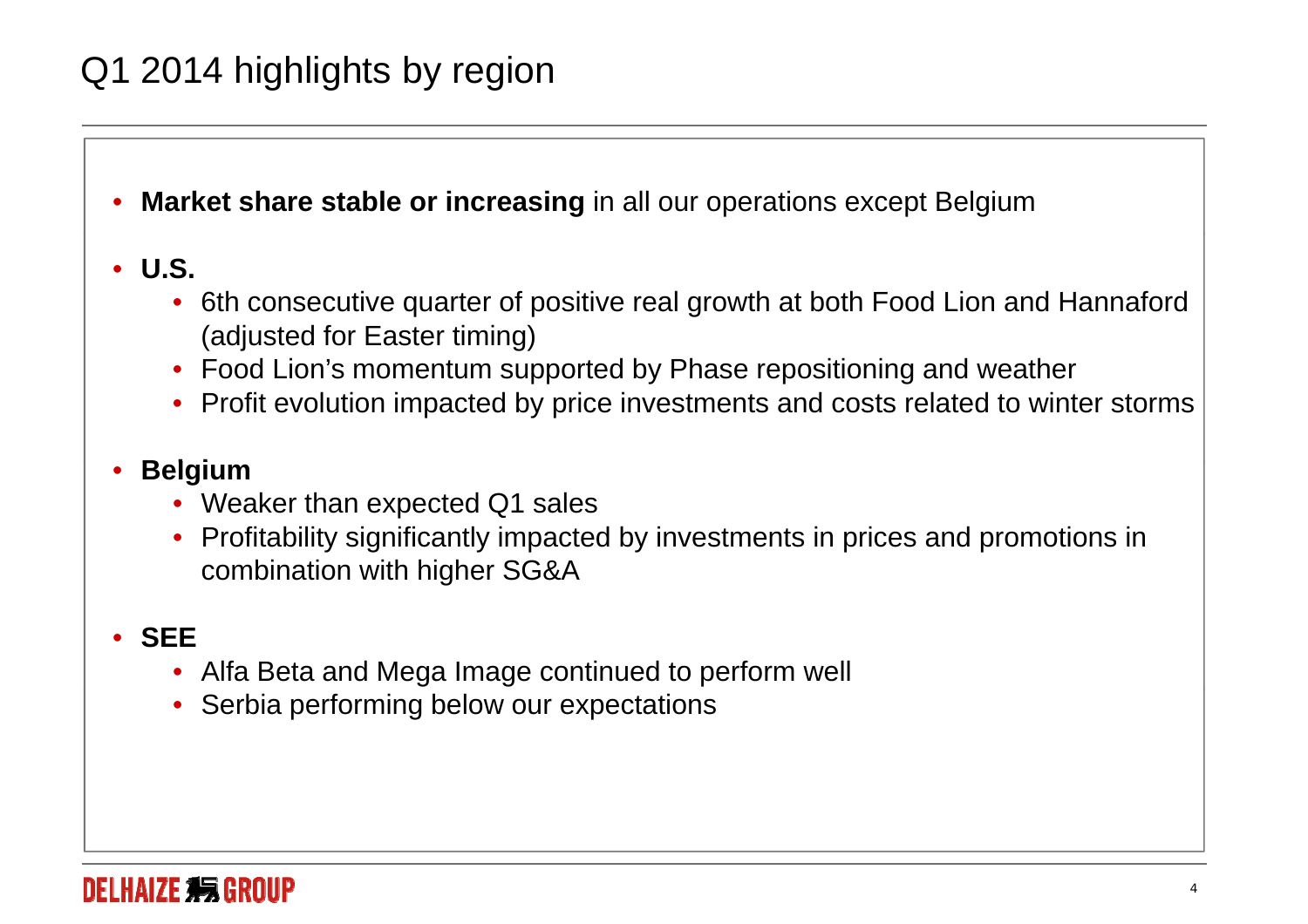## Financial results – Q1 2014

| $(\epsilon$ in Millions)                              | Q <sub>1</sub> |             | % Growth               |                        |
|-------------------------------------------------------|----------------|-------------|------------------------|------------------------|
|                                                       | 2013           | 2014        | <b>Actual Rates</b>    | <b>Identical Rates</b> |
| <b>Revenues</b>                                       | 5,104          | 5,120       | 0.3%                   | 2.8%                   |
| <b>Gross Margin</b>                                   | 24.6%          | 24.0%       | (62 bps)               | $(58$ bps)             |
| <b>SG&amp;A as % of revenues</b>                      | 21.3%          | 21.3%       | $(1 \text{ bps})$      | (3 bps)                |
| <b>Underlying Operating Profit /</b><br><b>Margin</b> | 193<br>3.8%    | 161<br>3.1% | $(16.5\%)$<br>(63 bps) | $(14.2\%)$<br>(63 bps) |
| <b>Net finance costs</b>                              | (48)           | (45)        | $(4.4\%)$              | $(1.4\%)$              |
| Income tax expenses                                   | (20)           | (22)        | 12.2%                  | 15.3%                  |
| <b>Discontinued operations</b>                        | (48)           | (10)        | 79.8%                  | 80.5%                  |
| <b>Group Share in Net Profit</b>                      | 51             | 80          | 57.6%                  | 63.0%                  |
| <b>Free Cash Flow</b>                                 | 255            | $46^{(1)}$  | $(81.8\%)$             | $(80.7\%)$             |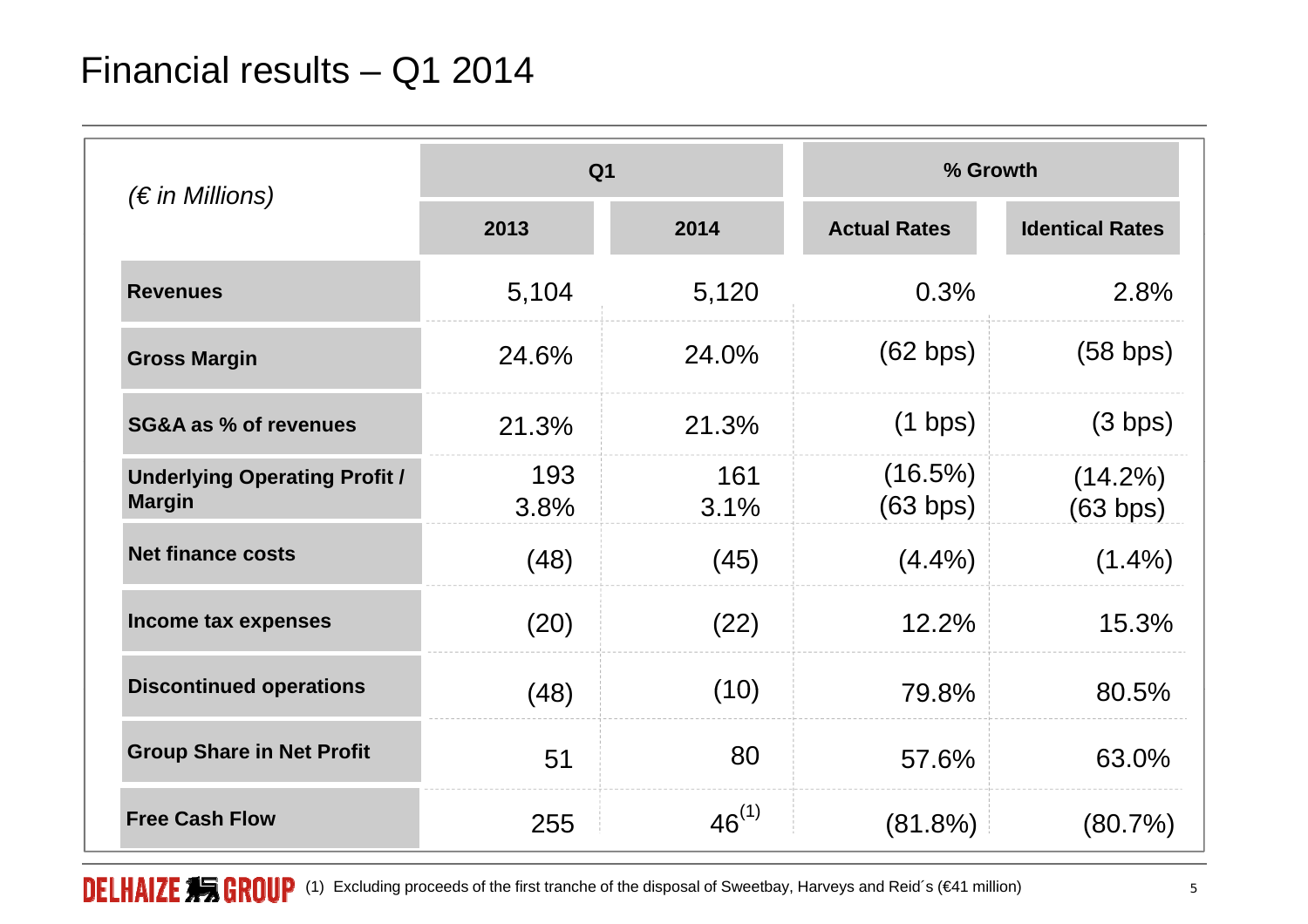# EBITDA



#### **DELHAIZE 非易 GROUP**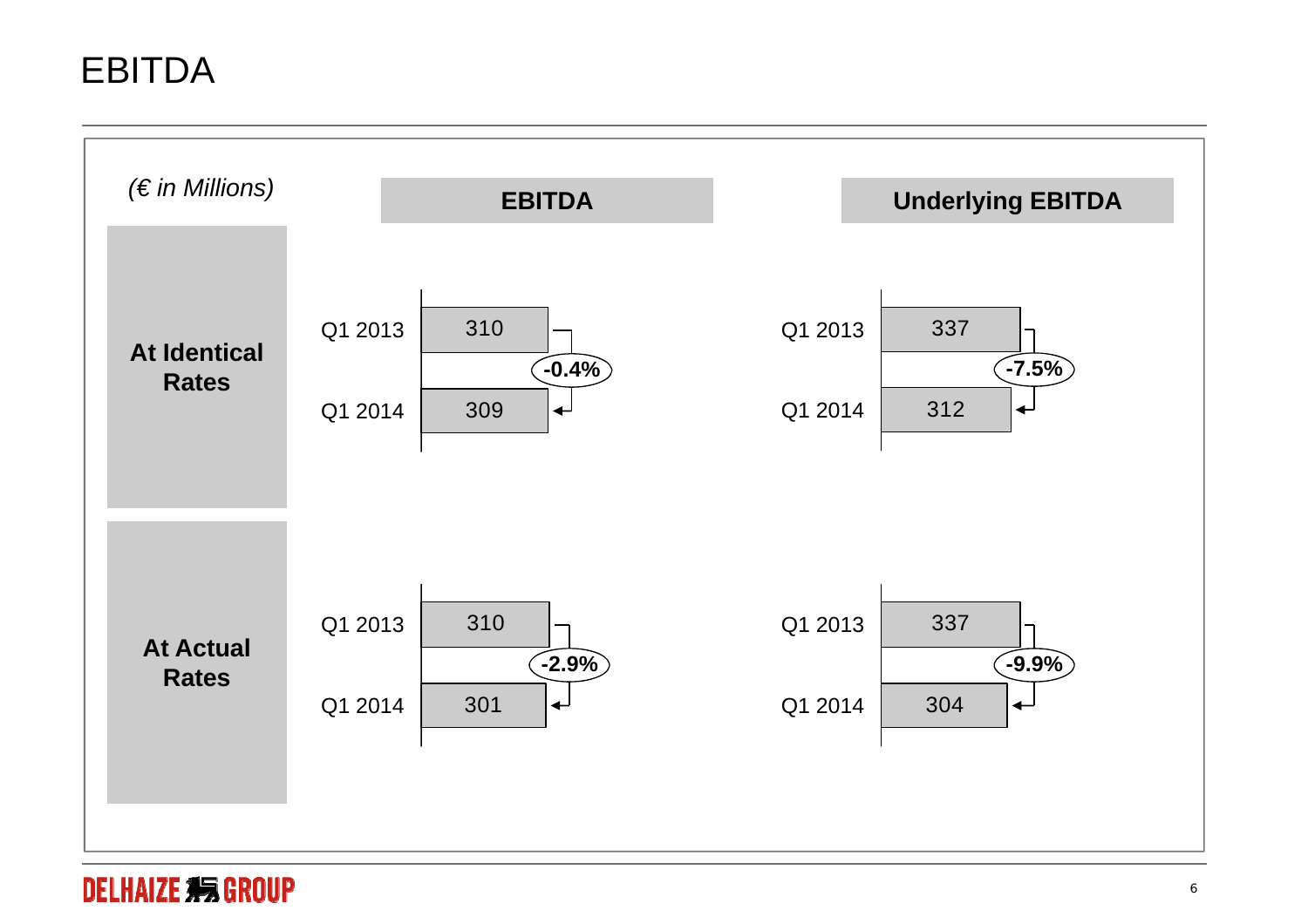# Delhaize America - organic revenue growth and comparable store sales growth

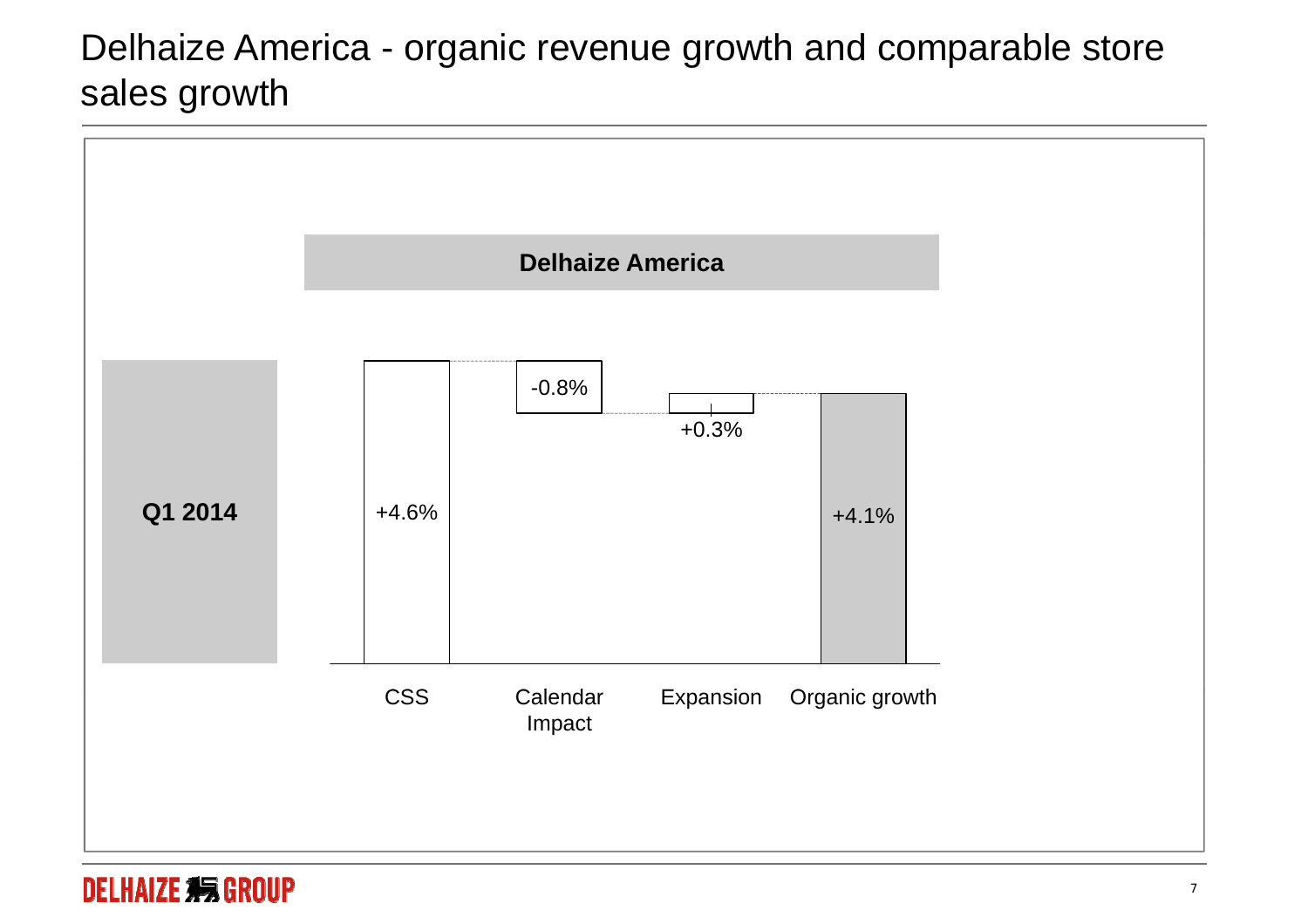## Delhaize America – underlying operating margin

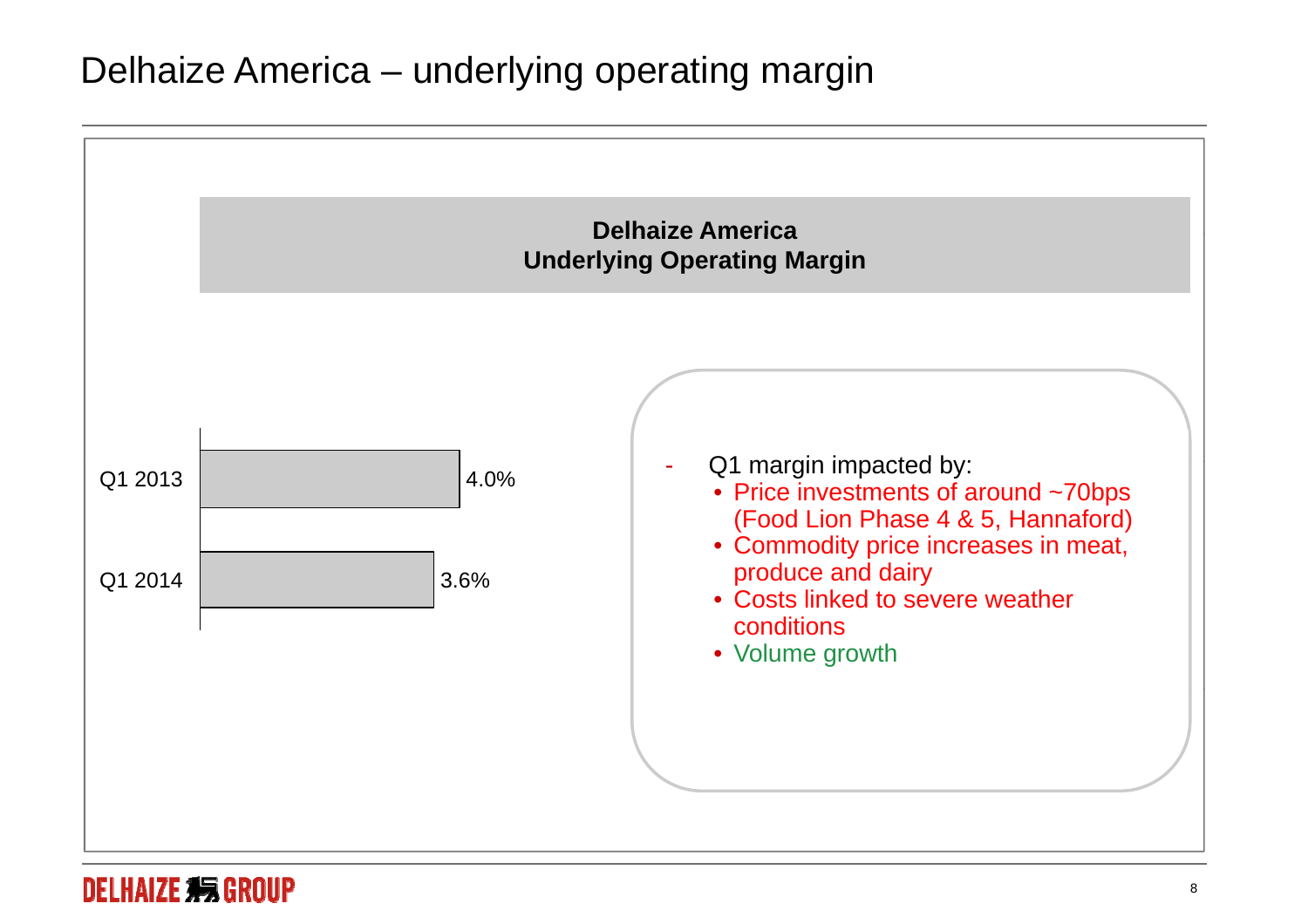# Delhaize Belgium - organic revenue growth and comparable store sales growth



#### **DELHAIZE 积 GROUP**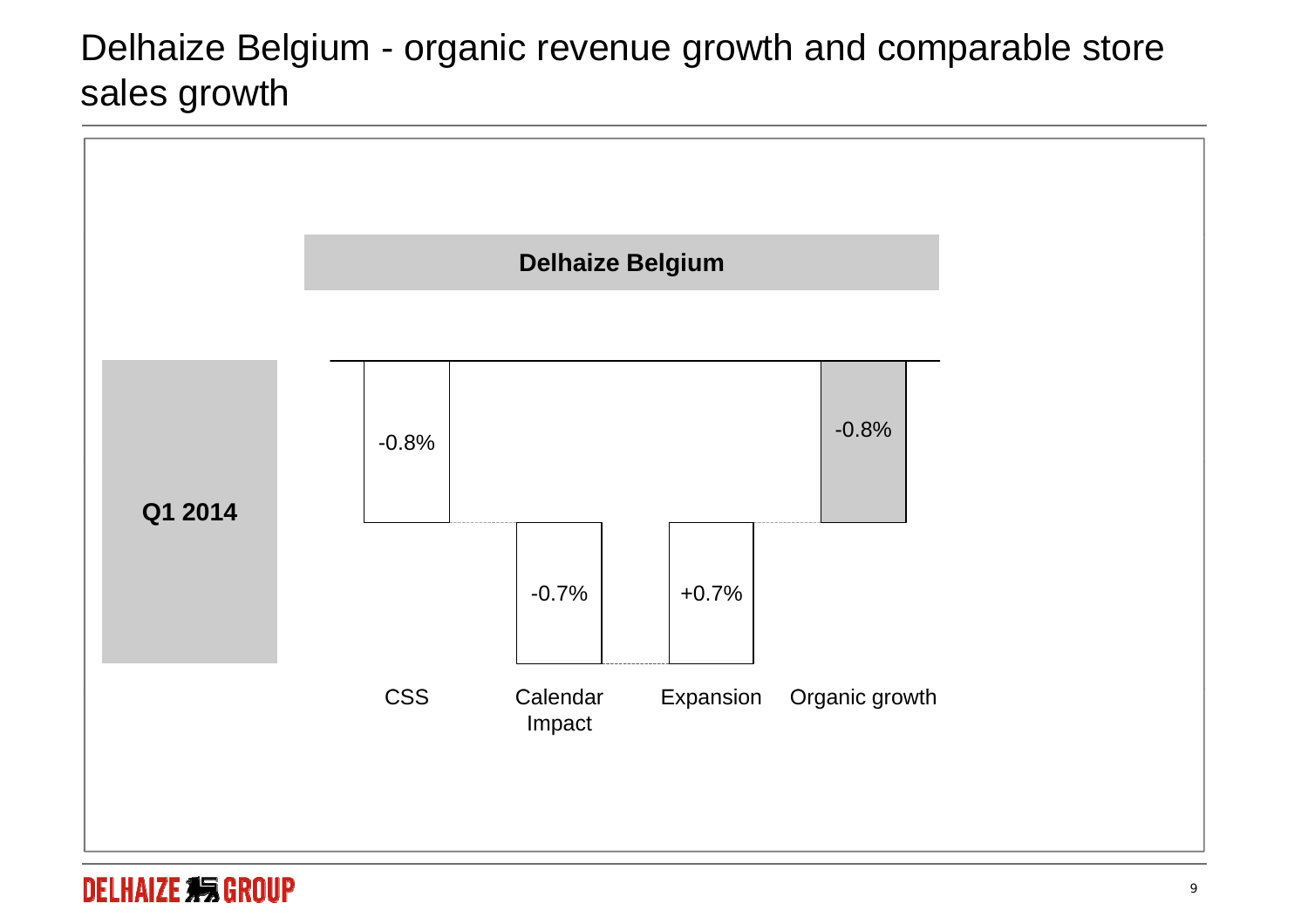## Delhaize Belgium – underlying operating margin

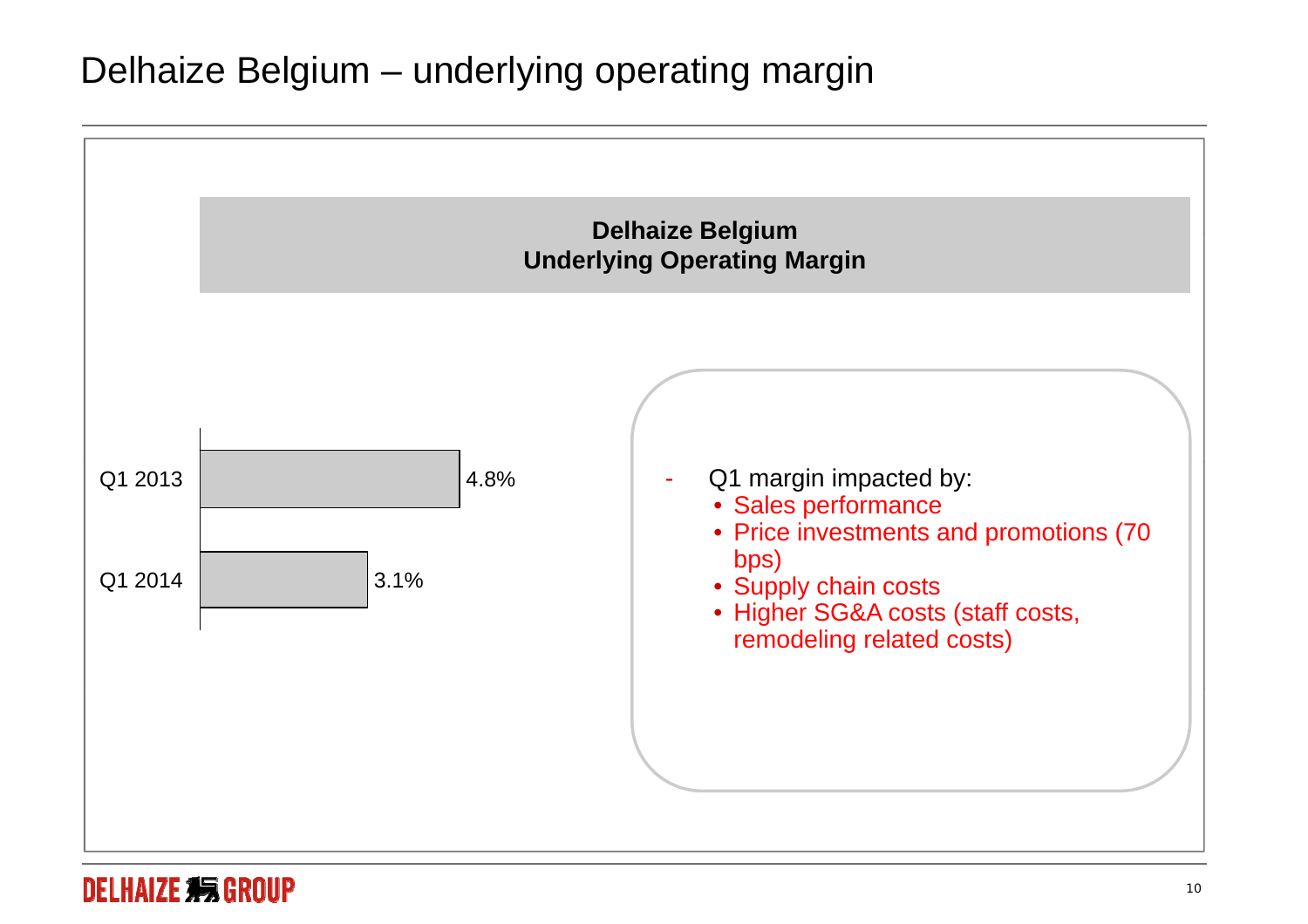## SEE - organic revenue growth and comparable store sales growth



#### **DELHAIZE 积 GROUP**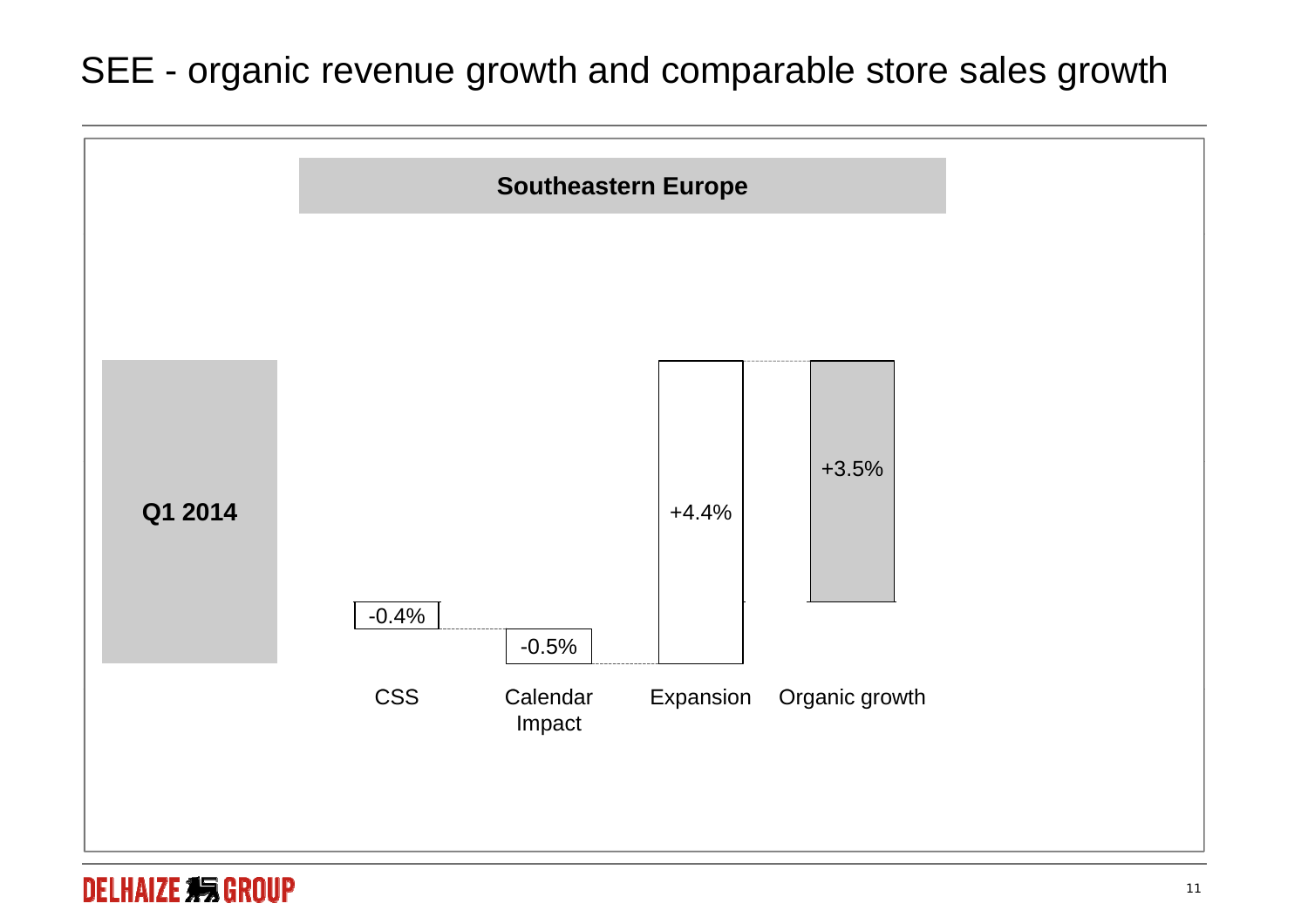# SEE – underlying operating margin



#### **DELHAIZE 积 GROUP**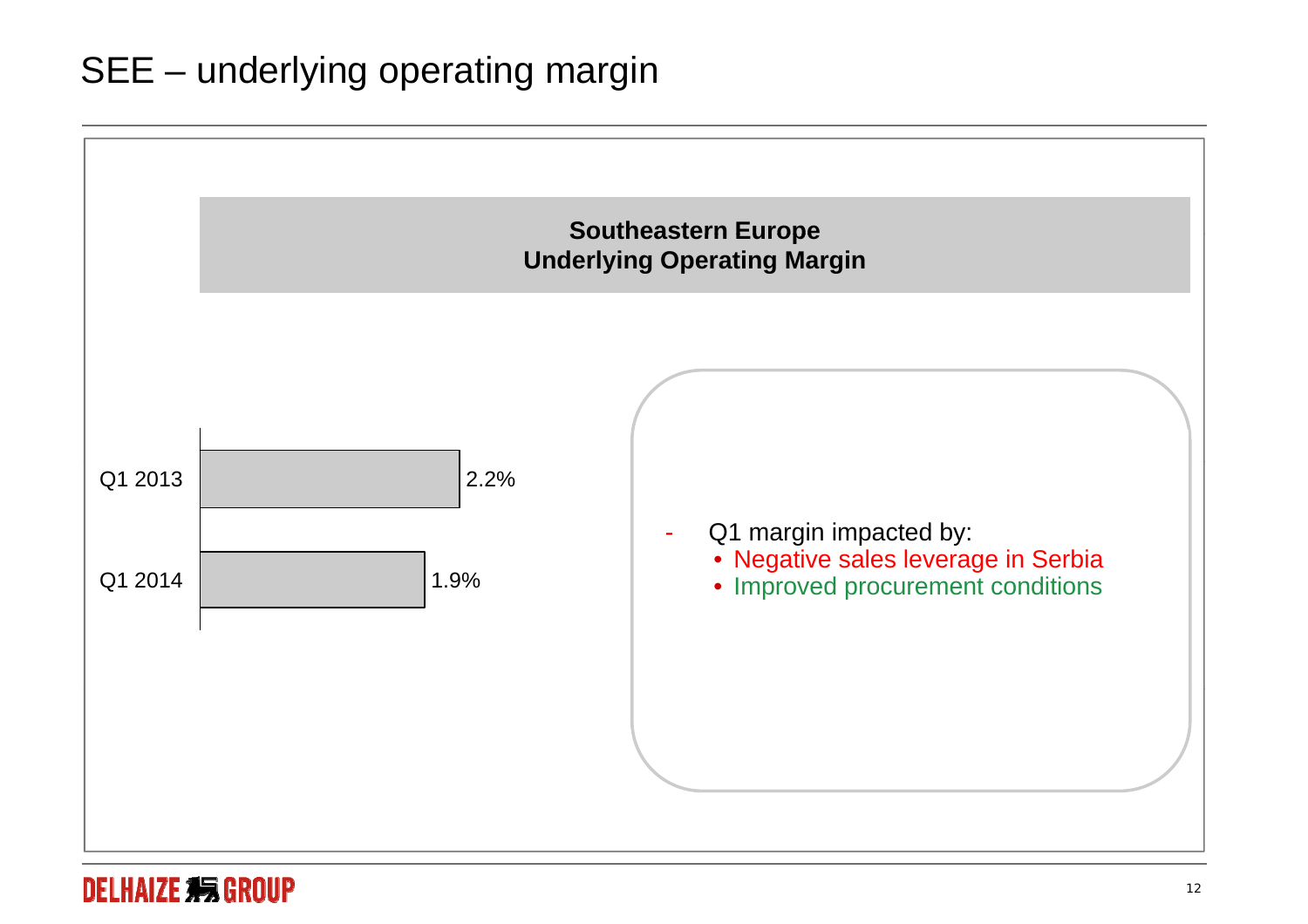## Free Cash Flow generation



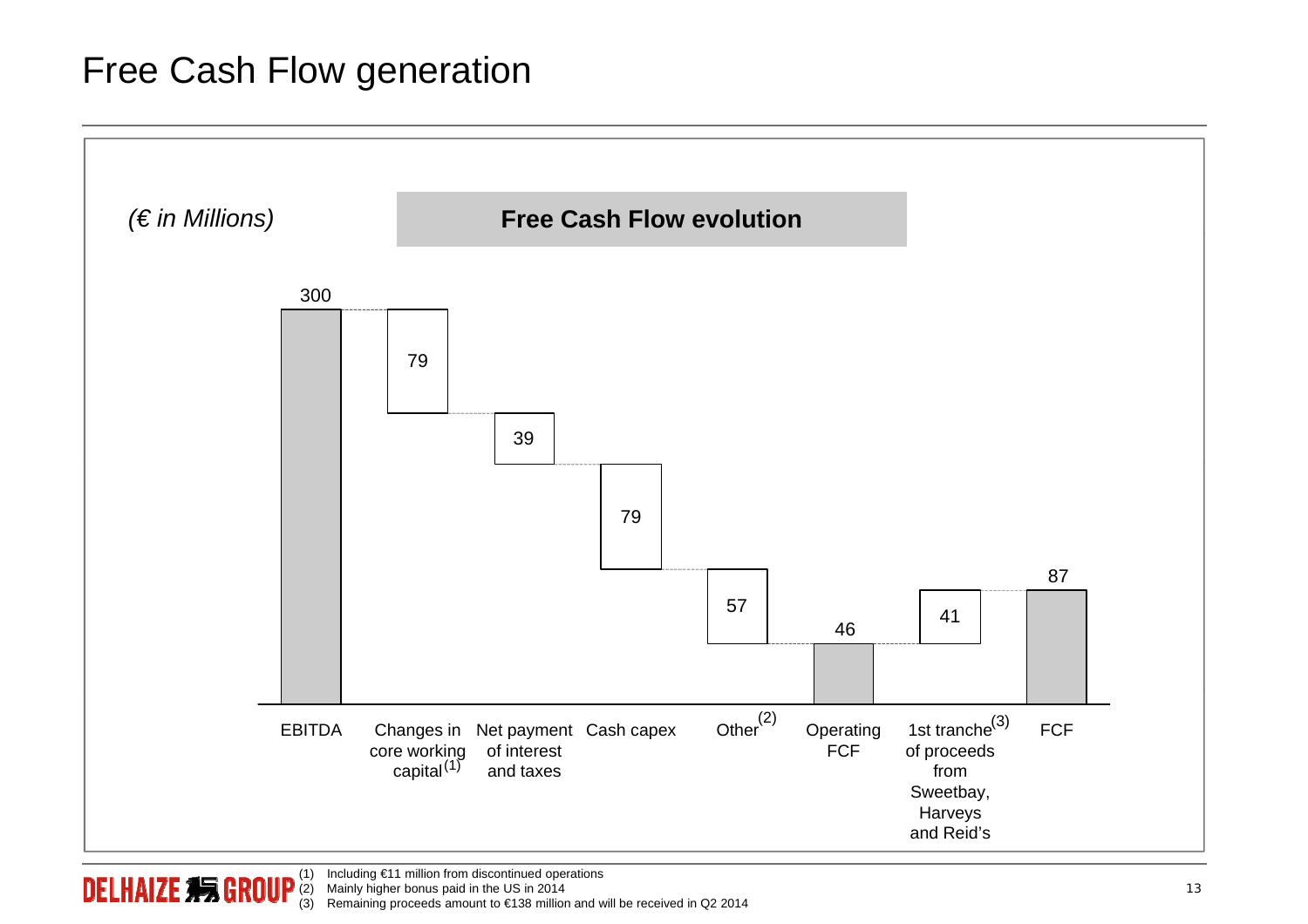# Food Lion focuses on the development of Easy, Fresh & Affordable



#### DELHAIZE **355 GROUP**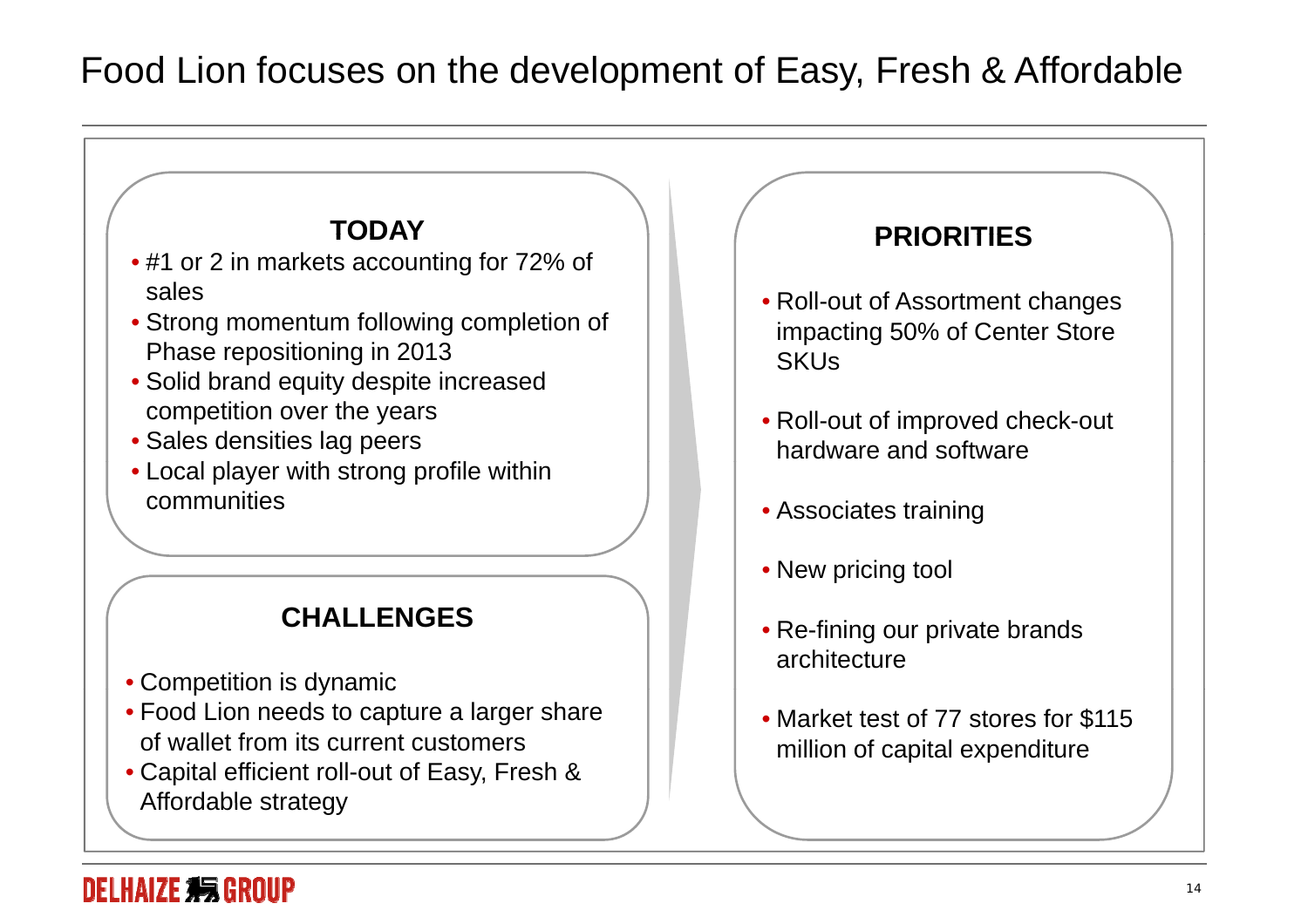# Delhaize Belgium needs to re-capture its differentiated position and improve efficiency

- • Launch of 2 pilot stores in April centered around 'Bien acheter, bien manger' ('Buy well, eat well')
	- New look & feel and customer experience
	- Focus on Fresh
	- •Efficient checkout
	- • 2 additional pilot stores remodeled later this year
- • Ongoing assortment review
	- Differentiate in fresh
	- • Inspire, innovate and ease shopping experience
	- Private brands
- •Continued price investments and promotions
- •Strengthening our Delhaize affiliates
- •Efficiency improvements





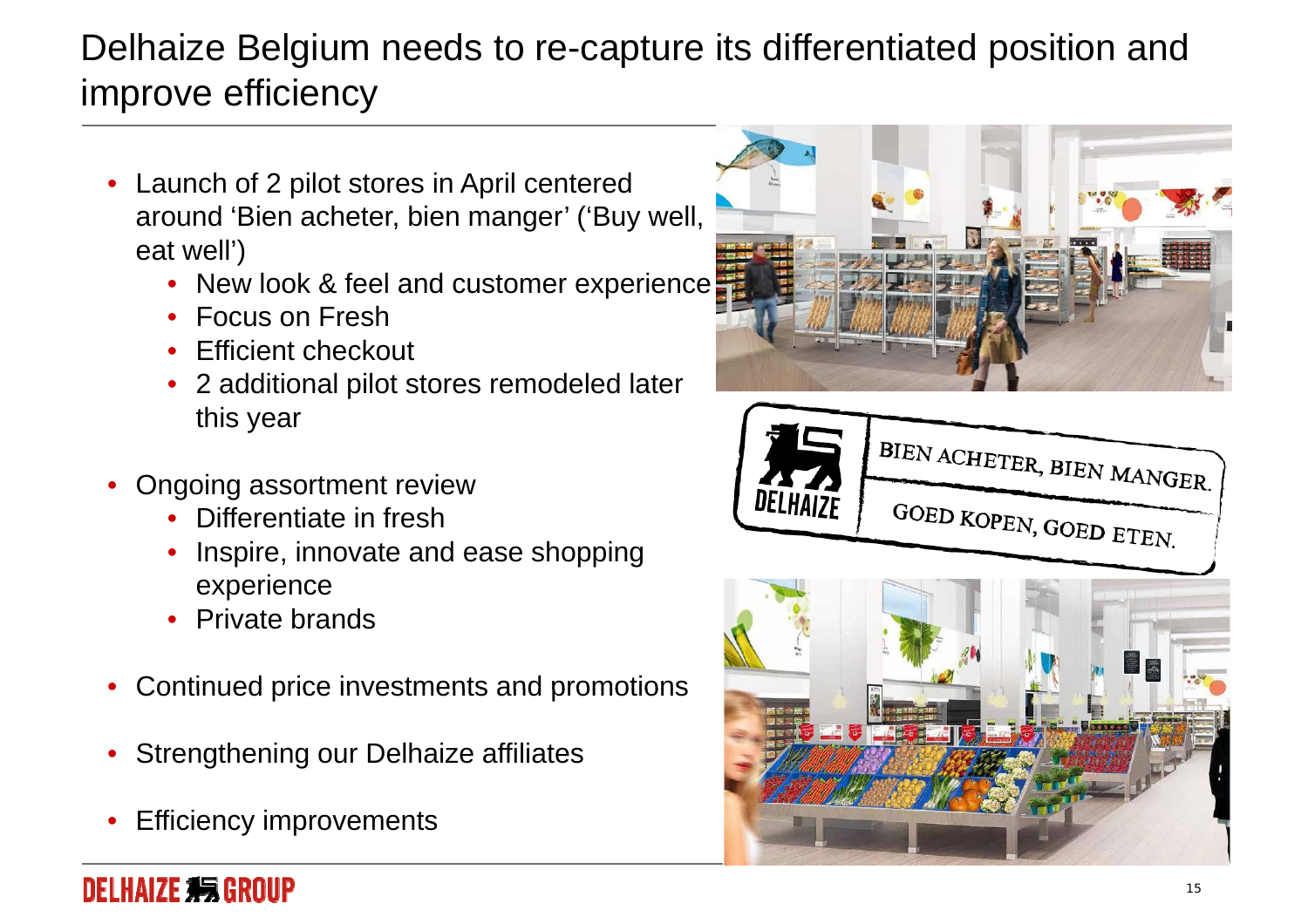## Delhaize Belgium new generation stores



**DELHAIZE #5 GROUP**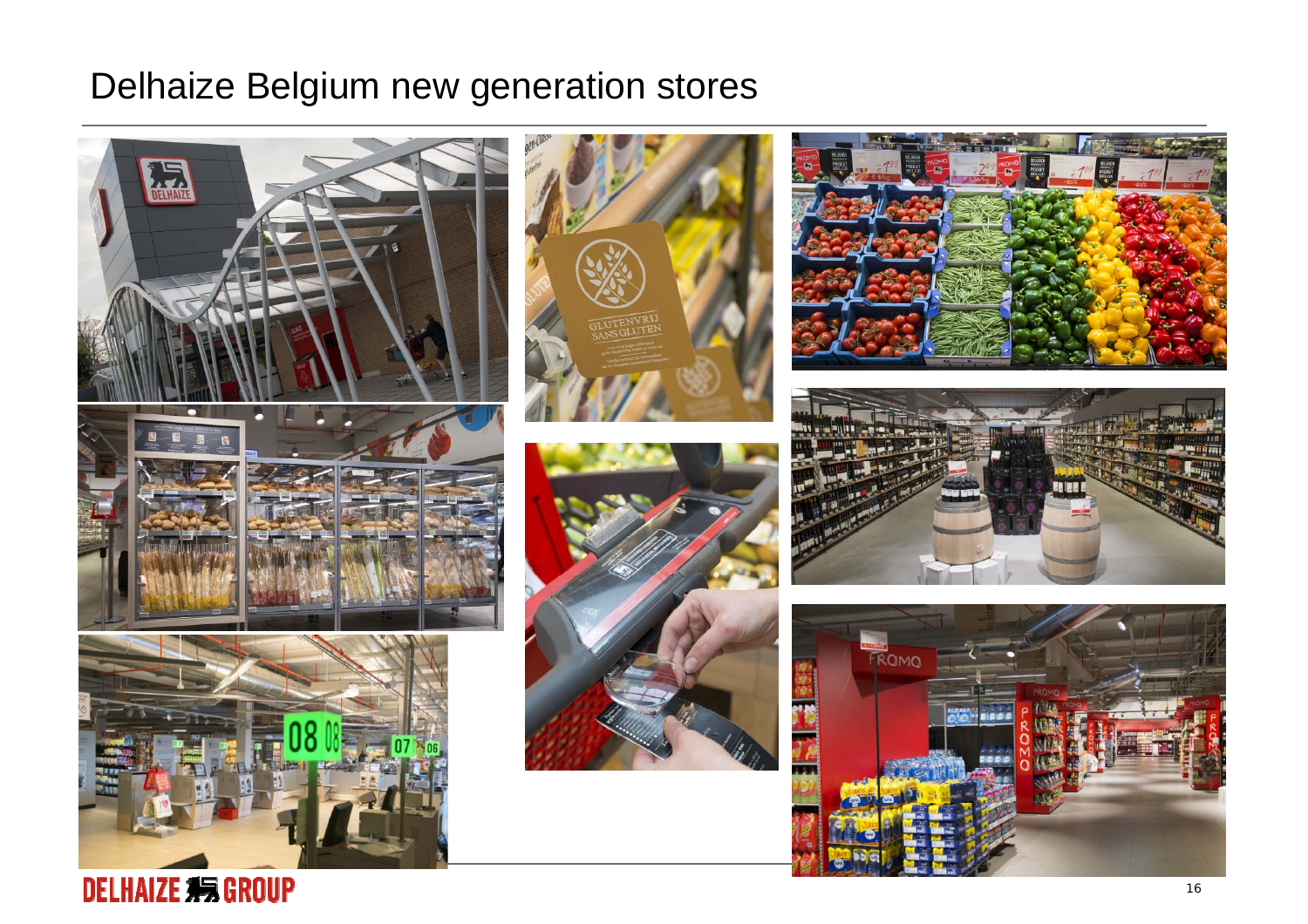# SEE: Good trends at Mega Image and Alfa Beta, but challenges remain at Maxi

- $\bullet$  Serbia: improve execution
	- Repositioning of Maxi, Tempo and Shop & Go
	- Pricing & promotions
	- IT systems
	- New DC (Q4 2014) to decrease Direct Store Delivery
	- Assortment structure
- Alfa Beta: Continue store expansion and improve CSS growth
- •Mega Image: deliver on expansion plan and focus on CSS growth